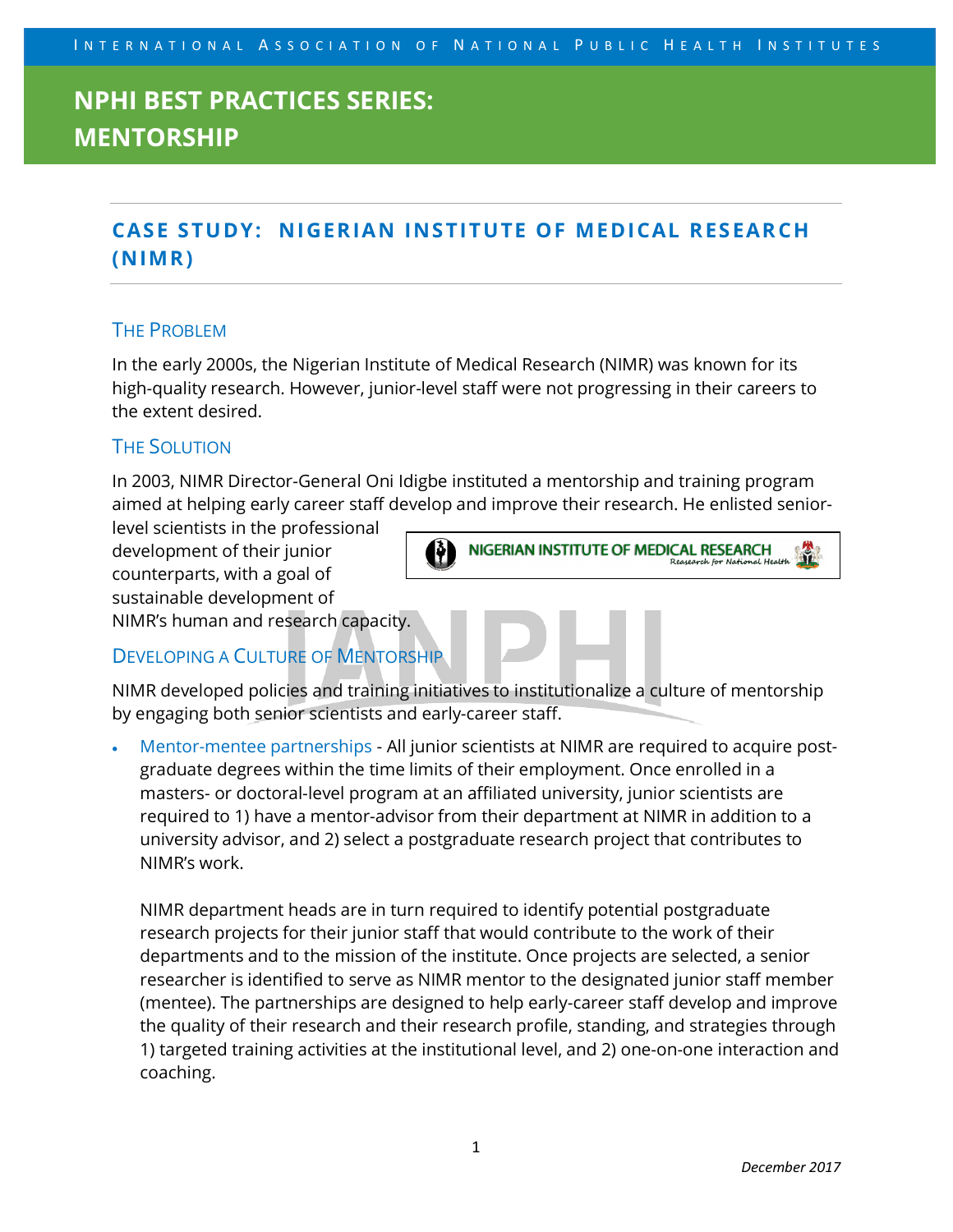# **NPHI BEST PRACTICES SERIES: MENTORSHIP**

• Targeted training activities - NIMR convenes monthly scientific meetings during which mentees are required to present their ongoing work to the entire staff of the institute for comment. In addition to providing guidance on the progress of research, the meetings help train mentees in the art of scientific presentation. Mentees are also required to attend periodic presentations by senior research/scientific staff to learn from more experienced colleagues.

Twice a year, NIMR sponsors training programs for mentees on scientific writing, scientific presentation, grant writing, research methodology, data management, and research ethics. In addition, NIMR conducts annual training in mentorship for all staff using modules adapted from established mentorship training programs. Copies of the modules are provided to all staff for regular review and reference.

• One-on-one mentoring – Mentor-mentee pairs are free to structure their relationships according to their agreed-upon goals. Mentors are encouraged to draw on their own expertise to help the mentee develop a research strategy, plan, and targets. Activities typically include helping monitor achievement of targets and outcomes, acting as a sounding board and exploring ideas and issues arising from the research, commenting on draft manuscripts for publication, providing guidance on funding opportunities, and developing plans for career progression.

The mentor-mentee relationships are encouraged to extend beyond research projects to include the personal development of the mentees. Although the formal mentoring

partnerships end with the mentees' attainment of an academic degree, the informal relationships often continue, with mentors providing ongoing guidance and advice on career progression and personal and professional development

### IMPACT

Since its inception in 2003, the NIMR mentorship and training program has contributed significantly to the development of the Institute's workforce and retention of staff with minimal brain drain (staff attrition). More than 20 staff members have obtained either masters- or doctoral-level degrees through the mentorship initiative. In addition, the research capacities of staff have been greatly enhanced.

The program is noteworthy for its sustainability. By creating and supporting a culture of mentorship, the program has

NIMR Mentorship Training Program: Training Modules

- 1 Overview of mentorship
- 2 Ground rules & guidelines for establishing mentorship programs
- 3 Formal, ethical, and legal issues in mentoring relationships
- 4 Evaluation of the mentoring program
- 5 Feedback: perspectives on mentoring
- 6 Resource mobilization for sustainability